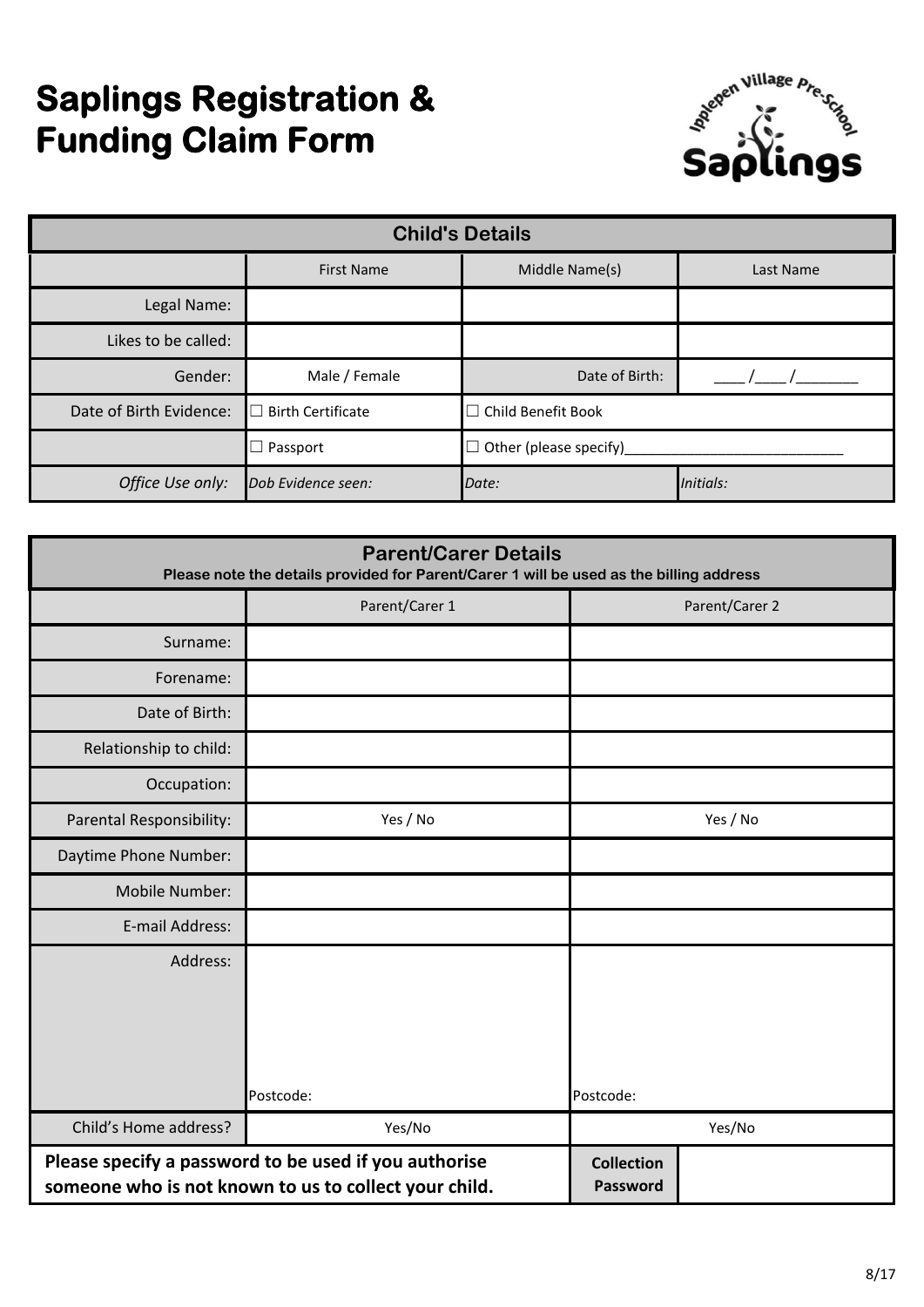| <b>Other Person(s) with Legal Contact:</b><br>To be completed where those persons with parental responsibility are separated and an S8 Order is in place). |  |                        |  |  |  |
|------------------------------------------------------------------------------------------------------------------------------------------------------------|--|------------------------|--|--|--|
| Full Name:                                                                                                                                                 |  | Relationship to child: |  |  |  |
| Address:                                                                                                                                                   |  | Postcode:              |  |  |  |

| <b>Other Emergency Contact Details:</b><br>Please provide details for any other person(s) you authorise to collect your child (must be aged 16 or over).<br>If we cannot reach you in an emergency, we will contact people you name here. |                            |                            |  |  |  |  |  |
|-------------------------------------------------------------------------------------------------------------------------------------------------------------------------------------------------------------------------------------------|----------------------------|----------------------------|--|--|--|--|--|
|                                                                                                                                                                                                                                           | <b>Emergency Contact 1</b> | <b>Emergency Contact 2</b> |  |  |  |  |  |
| Surname                                                                                                                                                                                                                                   |                            |                            |  |  |  |  |  |
| Forename                                                                                                                                                                                                                                  |                            |                            |  |  |  |  |  |
| Relationship to child                                                                                                                                                                                                                     |                            |                            |  |  |  |  |  |
| Daytime Phone Number                                                                                                                                                                                                                      |                            |                            |  |  |  |  |  |
| <b>Mobile Number</b>                                                                                                                                                                                                                      |                            |                            |  |  |  |  |  |
| <b>Usual Daytime Location</b><br>(must be local)                                                                                                                                                                                          |                            |                            |  |  |  |  |  |

| <b>About your Child</b>                 |                                                                                                                                                                           |                                                                       |  |                                                                                            |                         |                   |           |
|-----------------------------------------|---------------------------------------------------------------------------------------------------------------------------------------------------------------------------|-----------------------------------------------------------------------|--|--------------------------------------------------------------------------------------------|-------------------------|-------------------|-----------|
|                                         |                                                                                                                                                                           | Please tick if your child has had the following immunisations:        |  |                                                                                            |                         | <b>MMR 3-in-1</b> |           |
| Diphtheria                              |                                                                                                                                                                           | Tetanus                                                               |  | Whooping Cough                                                                             |                         | Measles<br>Or:    |           |
| <b>HIB</b>                              |                                                                                                                                                                           | Diphtheria                                                            |  | <b>PCV</b>                                                                                 |                         | Mumps             |           |
| Polio                                   |                                                                                                                                                                           | Meningitis C                                                          |  |                                                                                            |                         | Rubella           |           |
|                                         | dietary needs or preferences?                                                                                                                                             |                                                                       |  | Does your child suffer from any known medical conditions or allergies, or have any special |                         | $\Box$ Yes        | $\Box$ No |
|                                         |                                                                                                                                                                           | Does your child have any special needs or disabilities (SEN)?         |  |                                                                                            |                         | $\Box$ Yes        | $\Box$ No |
|                                         | Are any of the following in place for your child?                                                                                                                         |                                                                       |  |                                                                                            | <b>Statement of SEN</b> | $\Box$ Yes        | $\Box$ No |
|                                         |                                                                                                                                                                           |                                                                       |  | Early Years SEN Support Funding                                                            |                         | $\Box$ Yes        | $\Box$ No |
|                                         |                                                                                                                                                                           |                                                                       |  |                                                                                            |                         |                   |           |
|                                         |                                                                                                                                                                           | How would you describe your child's ethnicity or cultural background? |  |                                                                                            |                         |                   |           |
|                                         |                                                                                                                                                                           | What is the main religion in your family (if applicable)?             |  |                                                                                            |                         |                   |           |
|                                         | Are there any cultural festivals or special occasions celebrated in your family<br>that you would like to see acknowledged while he/she is at Saplings?                   |                                                                       |  |                                                                                            |                         |                   |           |
| What language(s) is/are spoken at home? |                                                                                                                                                                           |                                                                       |  |                                                                                            |                         |                   |           |
|                                         | What is your child's first language?                                                                                                                                      |                                                                       |  |                                                                                            |                         |                   |           |
|                                         | If English is not your child's first language, or is not the main language spoken at home, please discuss with us how we<br>can best support your child when settling in. |                                                                       |  |                                                                                            |                         |                   |           |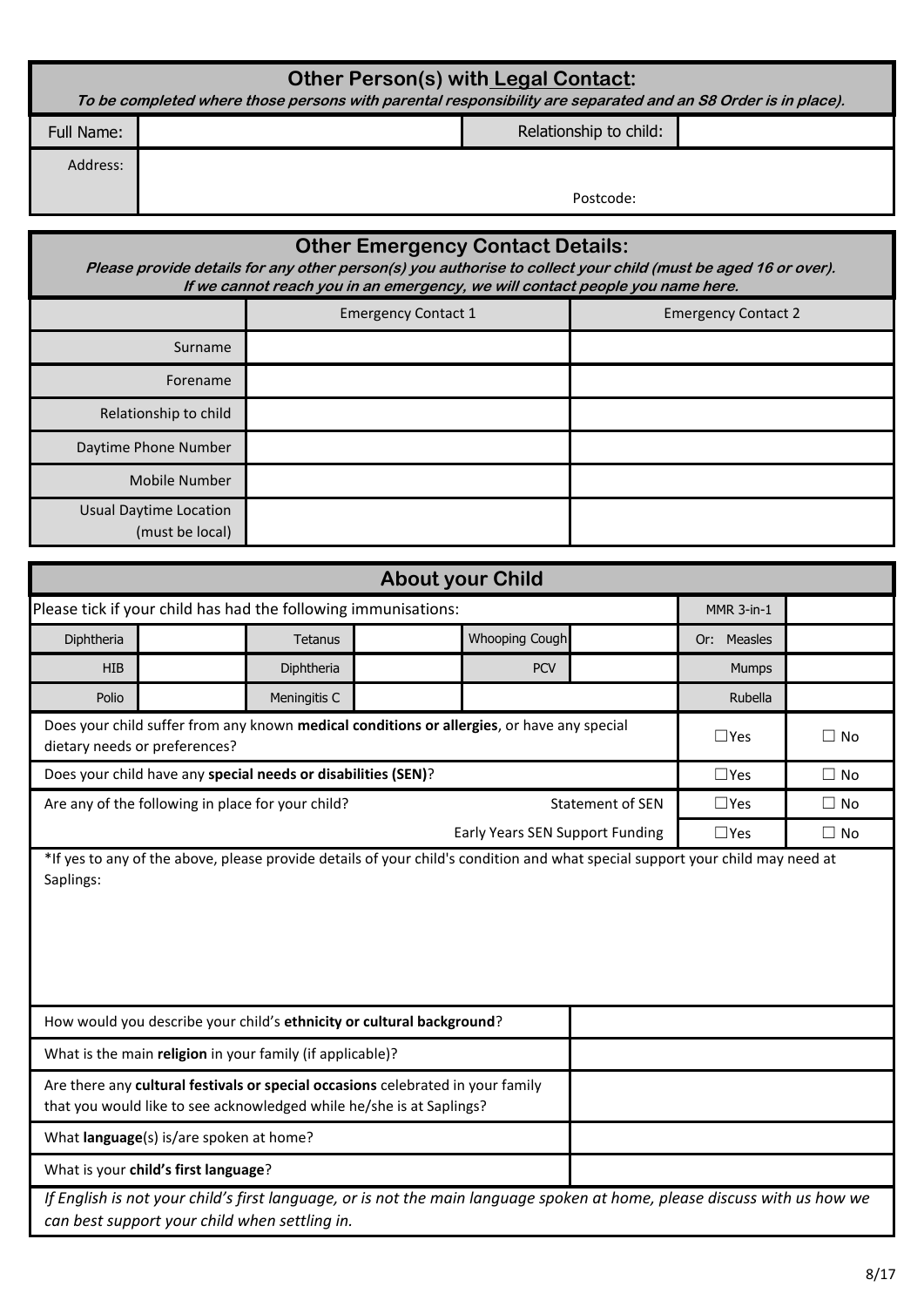| Details of professionals involved with your child |                                                                                                                                                                                                                             |            |  |  |  |  |
|---------------------------------------------------|-----------------------------------------------------------------------------------------------------------------------------------------------------------------------------------------------------------------------------|------------|--|--|--|--|
| <b>Doctor</b>                                     |                                                                                                                                                                                                                             | Address:   |  |  |  |  |
| Name:                                             |                                                                                                                                                                                                                             |            |  |  |  |  |
| Telephone:                                        |                                                                                                                                                                                                                             |            |  |  |  |  |
|                                                   | Health visitor (if applicable)                                                                                                                                                                                              | Address:   |  |  |  |  |
| Name:                                             |                                                                                                                                                                                                                             |            |  |  |  |  |
| Telephone:                                        |                                                                                                                                                                                                                             |            |  |  |  |  |
| <b>Social Care Worker (if applicable)</b>         |                                                                                                                                                                                                                             | Address:   |  |  |  |  |
| Name:                                             |                                                                                                                                                                                                                             |            |  |  |  |  |
| Telephone:                                        |                                                                                                                                                                                                                             |            |  |  |  |  |
|                                                   | Please discuss with us the reason for the involvement of the social care department with your family. This information will be<br>treated as confidential within the guidelines outlined in our Information Sharing policy. |            |  |  |  |  |
|                                                   | Any other professional(s) having regular contact with the child:                                                                                                                                                            |            |  |  |  |  |
| Name:                                             |                                                                                                                                                                                                                             | Name:      |  |  |  |  |
| Agency:                                           |                                                                                                                                                                                                                             | Agency:    |  |  |  |  |
| Role:                                             |                                                                                                                                                                                                                             | Role:      |  |  |  |  |
| Telephone:                                        |                                                                                                                                                                                                                             | Telephone: |  |  |  |  |

| <b>Permissions</b>                                                                                                                                                                                                                                                                                                                                    |            |                   |  |  |  |  |
|-------------------------------------------------------------------------------------------------------------------------------------------------------------------------------------------------------------------------------------------------------------------------------------------------------------------------------------------------------|------------|-------------------|--|--|--|--|
| Please complete the following for our records. This information will be kept for the duration of your child's attendance<br>at Saplings. Any changes should be notified to us as soon as possible.                                                                                                                                                    |            |                   |  |  |  |  |
| <b>Off-site Activities - Please note:</b>                                                                                                                                                                                                                                                                                                             |            |                   |  |  |  |  |
| We frequently visit the park, playing fields and allotments as part of our regular activities. We also visit Ipplepen<br>Primary School for special events. Permission for such visits is implicit in your registration with us. When we plan any<br>'non-routine' visits, e.g. to local places of interest, you will always be given advance notice. |            |                   |  |  |  |  |
| Item requiring permission:                                                                                                                                                                                                                                                                                                                            |            | Permission given? |  |  |  |  |
| I authorise Saplings Staff to administer First Aid to my child as needed                                                                                                                                                                                                                                                                              | <b>YES</b> | <b>NO</b>         |  |  |  |  |
| In an emergency I authorise a doctor to be called or my child taken to a hospital                                                                                                                                                                                                                                                                     | <b>YES</b> | <b>NO</b>         |  |  |  |  |
| Messages regarding my child may be passed on to the person collecting                                                                                                                                                                                                                                                                                 | <b>YES</b> | <b>NO</b>         |  |  |  |  |
| Tasting a variety of foods as part of an activity or for snacks                                                                                                                                                                                                                                                                                       | <b>YES</b> | <b>NO</b>         |  |  |  |  |
| N.B. My child is unable to eat these foods:                                                                                                                                                                                                                                                                                                           |            |                   |  |  |  |  |
| Use of images:                                                                                                                                                                                                                                                                                                                                        |            | Permission given? |  |  |  |  |
| Photographs for inclusion in your child's personal folder (EYFS only)                                                                                                                                                                                                                                                                                 | <b>YES</b> | <b>NO</b>         |  |  |  |  |
| Un-named photographs for display within the setting                                                                                                                                                                                                                                                                                                   | <b>YES</b> | <b>NO</b>         |  |  |  |  |
| Un-named photographs taken by students for educational purposes                                                                                                                                                                                                                                                                                       | <b>YES</b> | <b>NO</b>         |  |  |  |  |
| Un-named photographs in local Newspapers                                                                                                                                                                                                                                                                                                              | <b>YES</b> | <b>NO</b>         |  |  |  |  |
| Un-named images on Saplings or Ipplepen Primary School Website                                                                                                                                                                                                                                                                                        | <b>YES</b> | <b>NO</b>         |  |  |  |  |

Un-named images in promotion or advertising for the setting

YES NO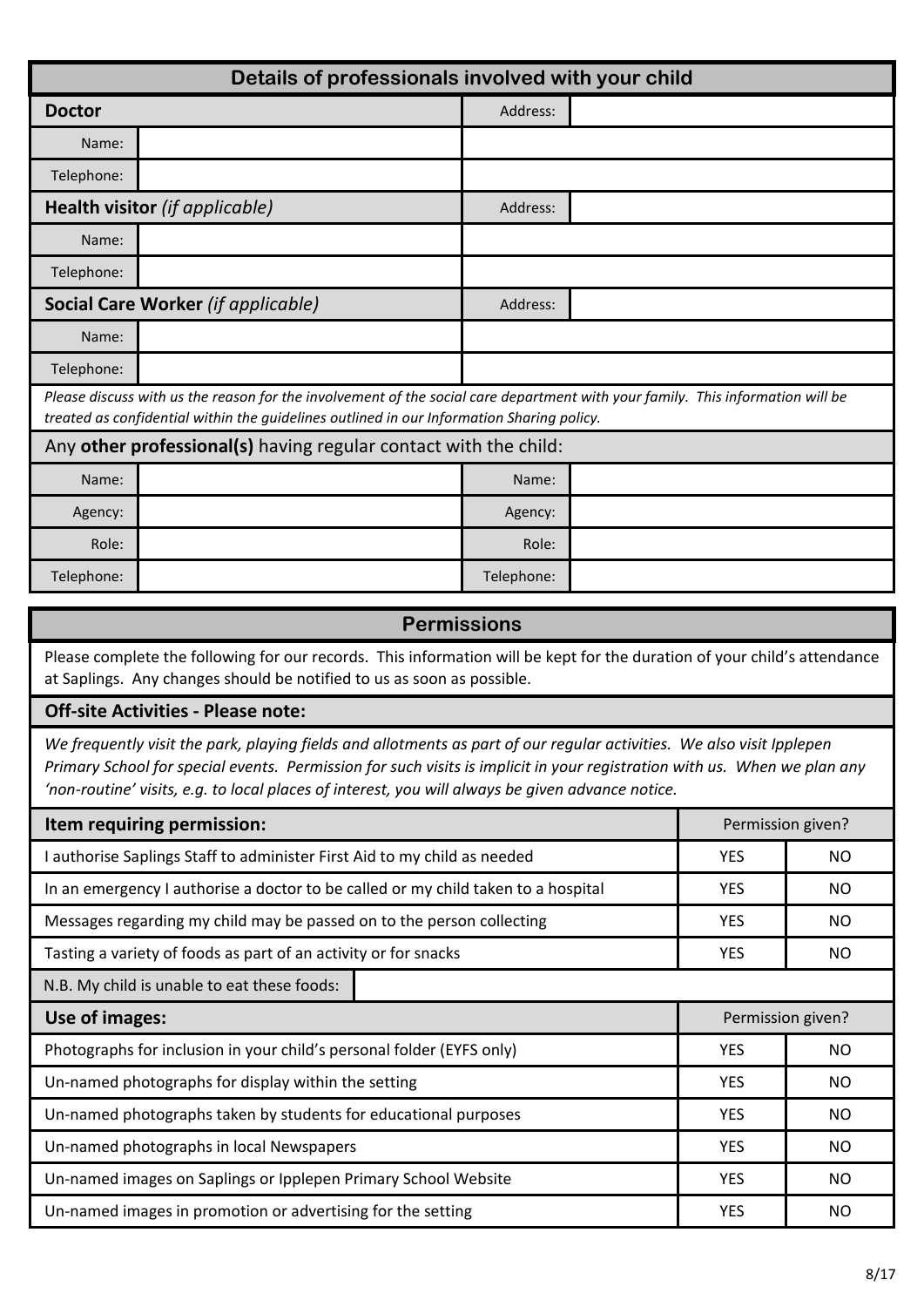|             |                                                                                                                                                                                                                                                                                                                                           |  |        | <b>Childcare Funding</b>                        |                  |                     |                      |
|-------------|-------------------------------------------------------------------------------------------------------------------------------------------------------------------------------------------------------------------------------------------------------------------------------------------------------------------------------------------|--|--------|-------------------------------------------------|------------------|---------------------|----------------------|
|             | Please read our prospectus and visit www.childcarechoices.gov.uk for full details of the various funding available and the eligibility<br>criteria that apply, then complete the following details to enable us to claim all the funding to which you are entitled:                                                                       |  |        |                                                 |                  |                     |                      |
|             | a) Early Years Education Funding for two-year-olds                                                                                                                                                                                                                                                                                        |  |        |                                                 |                  |                     |                      |
|             | Are you eligible for 2 year old funding?                                                                                                                                                                                                                                                                                                  |  |        |                                                 |                  |                     | YES / NO             |
|             | If yes, please bring your Golden Ticket, or letter of eligibility in to the setting.                                                                                                                                                                                                                                                      |  |        |                                                 |                  |                     |                      |
| Office Use: | Golden Ticket/Letter seen:                                                                                                                                                                                                                                                                                                                |  |        | Reference number:                               |                  |                     |                      |
|             | b) Extended Funding for working parents                                                                                                                                                                                                                                                                                                   |  |        |                                                 |                  |                     |                      |
|             | Are you eligible for extended funding?                                                                                                                                                                                                                                                                                                    |  |        |                                                 |                  |                     | YES / NO             |
|             | If yes, IT IS ESSENTIAL that you visit www.childcarechoices.gov.uk and obtain your eligibility code BEFORE the first term in<br>which you wish to claim. We cannot verify the claim without this code and claims must be verified before the start of the term to<br>which they relate. We will also need your National Insurance number. |  |        |                                                 |                  |                     |                      |
| Office Use: | <b>Eligibilty Code:</b>                                                                                                                                                                                                                                                                                                                   |  |        |                                                 |                  | Verified on Portal: |                      |
|             | c) Early Years Pupil Premium                                                                                                                                                                                                                                                                                                              |  |        |                                                 |                  |                     |                      |
|             | Please complete the separate form included in the pack. The details you provide will be entered onto Devon County Council's                                                                                                                                                                                                               |  |        |                                                 |                  |                     |                      |
|             | secure database and used only to determine eligibility for funding.                                                                                                                                                                                                                                                                       |  |        |                                                 |                  |                     |                      |
| Office Use: | <b>EYPP</b> form completed?                                                                                                                                                                                                                                                                                                               |  | YES/NO |                                                 |                  | Eligible for EYPP?  | YES/NO               |
|             | d) Attendance at other Childcare Settings                                                                                                                                                                                                                                                                                                 |  |        |                                                 |                  |                     |                      |
|             | Is your child attending another provider in Devon or in another Local Authority?                                                                                                                                                                                                                                                          |  |        |                                                 |                  | $\Box$ Yes*         | $\Box$ No            |
|             | Is your child accessing the early years education funding at this provider?                                                                                                                                                                                                                                                               |  |        |                                                 |                  | $\Box$ Yes*         | $\Box$ No            |
| *If yes:    | Name of Provider:                                                                                                                                                                                                                                                                                                                         |  |        |                                                 |                  |                     |                      |
|             | Telephone Number:                                                                                                                                                                                                                                                                                                                         |  |        |                                                 |                  |                     |                      |
|             | Number of hours claimed per week:                                                                                                                                                                                                                                                                                                         |  |        |                                                 | This is claimed: |                     | Term Time / All Year |
|             |                                                                                                                                                                                                                                                                                                                                           |  |        |                                                 |                  |                     |                      |
|             |                                                                                                                                                                                                                                                                                                                                           |  |        | <b>Early Years Education Funding Conditions</b> |                  |                     |                      |
|             | Please tick to show that you understand and agree with the following conditions of the entitlement to free early education:                                                                                                                                                                                                               |  |        |                                                 |                  |                     |                      |
| $\Box$      | I confirm that the information I have given on this form is complete and accurate. I will inform my provider if any<br>of these details change.                                                                                                                                                                                           |  |        |                                                 |                  |                     |                      |
|             | I understand that my child's entitlement to early years education will not start until I have provided evidence of                                                                                                                                                                                                                        |  |        |                                                 |                  |                     |                      |
| $\Box$      | their date of birth and proof of eligibility where appropriate as described above and I will provide a copy of this                                                                                                                                                                                                                       |  |        |                                                 |                  |                     |                      |
|             | evidence for Devon County Council if requested.                                                                                                                                                                                                                                                                                           |  |        |                                                 |                  |                     |                      |
| $\Box$      | I confirm that when my child is eligible for the Early Years Education funding, I will tell my provider at the<br>beginning of each funding period how many hours I will be claiming and if my child is attending elsewhere.                                                                                                              |  |        |                                                 |                  |                     |                      |
| $\Box$      | I understand that I cannot be charged for the free entitlement to early years education or have to access other                                                                                                                                                                                                                           |  |        |                                                 |                  |                     |                      |
|             | chargeable services including extra hours, lunch etc.                                                                                                                                                                                                                                                                                     |  |        |                                                 |                  |                     |                      |
| $\Box$      | I understand that the total funded hours must not exceed 570 per academic year (1140 for extended claims). Any<br>over-claim will be adjusted for in the summer term and may result in additional charged hours or reduced                                                                                                                |  |        |                                                 |                  |                     |                      |
| $\Box$      | I will ensure that my child attends regularly and I will inform my provider if my child is unable to attend.                                                                                                                                                                                                                              |  |        |                                                 |                  |                     |                      |
| $\Box$      | I understand that if I have given false information on this form, I may be asked to reimburse the provider.                                                                                                                                                                                                                               |  |        |                                                 |                  |                     |                      |
|             | I understand that personal information on this form will be shared with Devon County Council where it will be                                                                                                                                                                                                                             |  |        |                                                 |                  |                     |                      |
| $\Box$      | held on a secure database for the duration of the time that my child receives education related funding from<br>Devon County Council and will be used only for local authority education funding purposes.                                                                                                                                |  |        |                                                 |                  |                     |                      |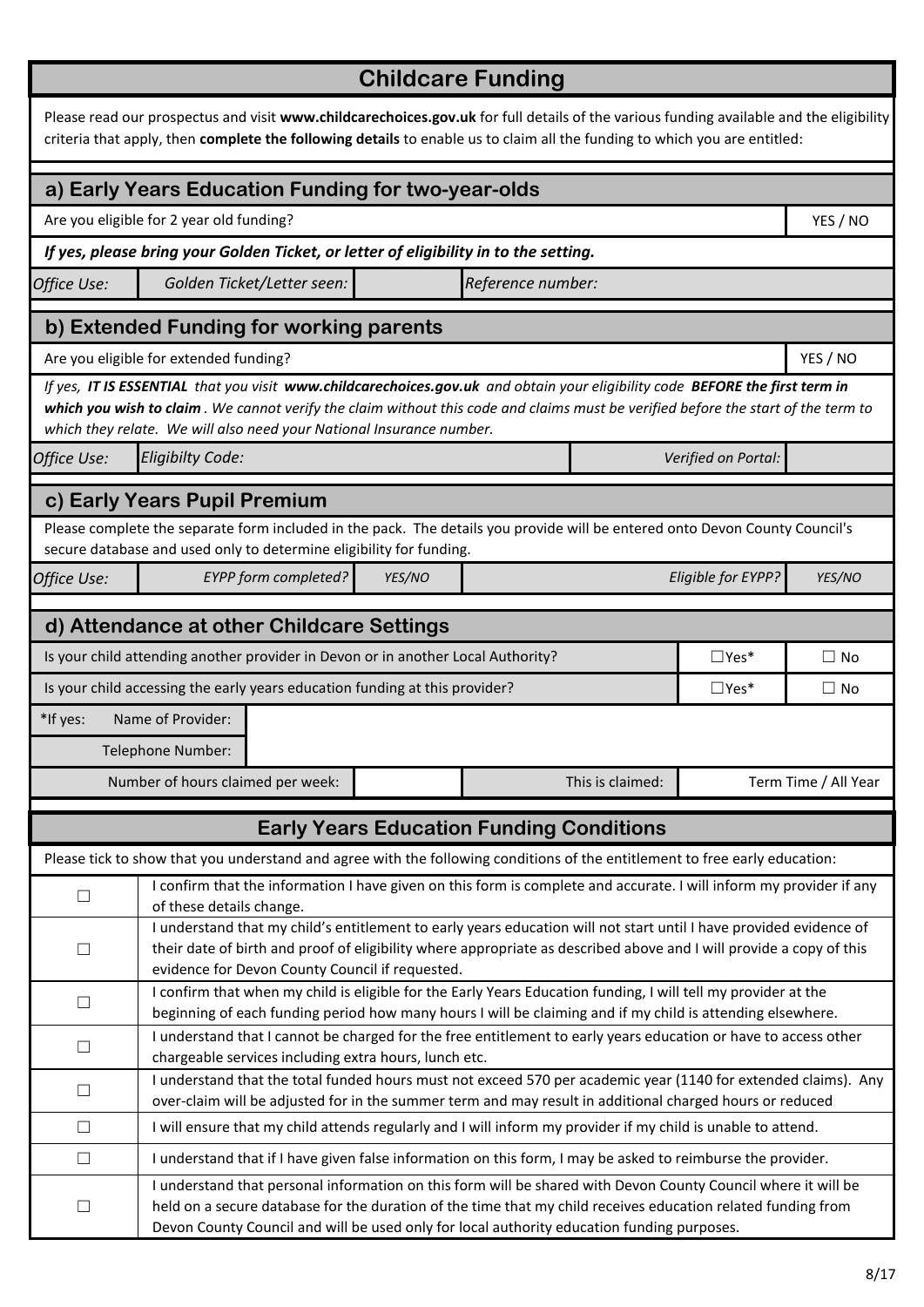## **Key person – information for parents**

During the settling in period, your child will be monitored and observed by our manager and deputy.

Once settled, your child will be allocated a key person based on their attendance pattern and attachments formed in the setting.

The key person is responsible for ensuring that your child receives the best possible care whilst they are at Saplings, and for keeping your child's records up to date. This key person will be your first point of contact for anything you wish to discuss about

### **Saplings Registration Pack Documents**

Our registration pack contains the following documents alongside this form:

- confirm availability. **· Session Request Form (Overleaf)** Please indicate your preferred sessions and start date. We will contact you to
- **· Prospectus**  Our prospectus contains full details about our setting, and what you and your child can expect during your time with us. It also contains important information regarding funding and a few of our key policies:
	- Safeguarding Children and Child Protection Policy Statement
	- Fees and Payments policy,
	- · Information Sharing policy,
	- List of other Policies and Procedures (copies available on request).

**· Early Years Pupil Premium Application Form**

**· Child Background Information Form** To be completed at the time your child starts with us as a current 'snapshot'.

#### **Signatures**

Please sign below to confirm that:

- The information given on this form is accurate and correct and that you will notify us of any changes as they arise.
- · You have received the documents listed above
- · You understand that there may be circumstances in which information is shared with other professionals or agencies without your consent. (see Information Sharing Policy)
- · You understand and agree with the conditions of the entitlement to free early education

| Parent/Carer 1 - Signed: |       |  |
|--------------------------|-------|--|
| Print Name:              | Date: |  |
|                          |       |  |
| Parent/Carer 2 - Signed: |       |  |
| Print Name:              | Date: |  |

#### Please complete the Session Request form overleaf.